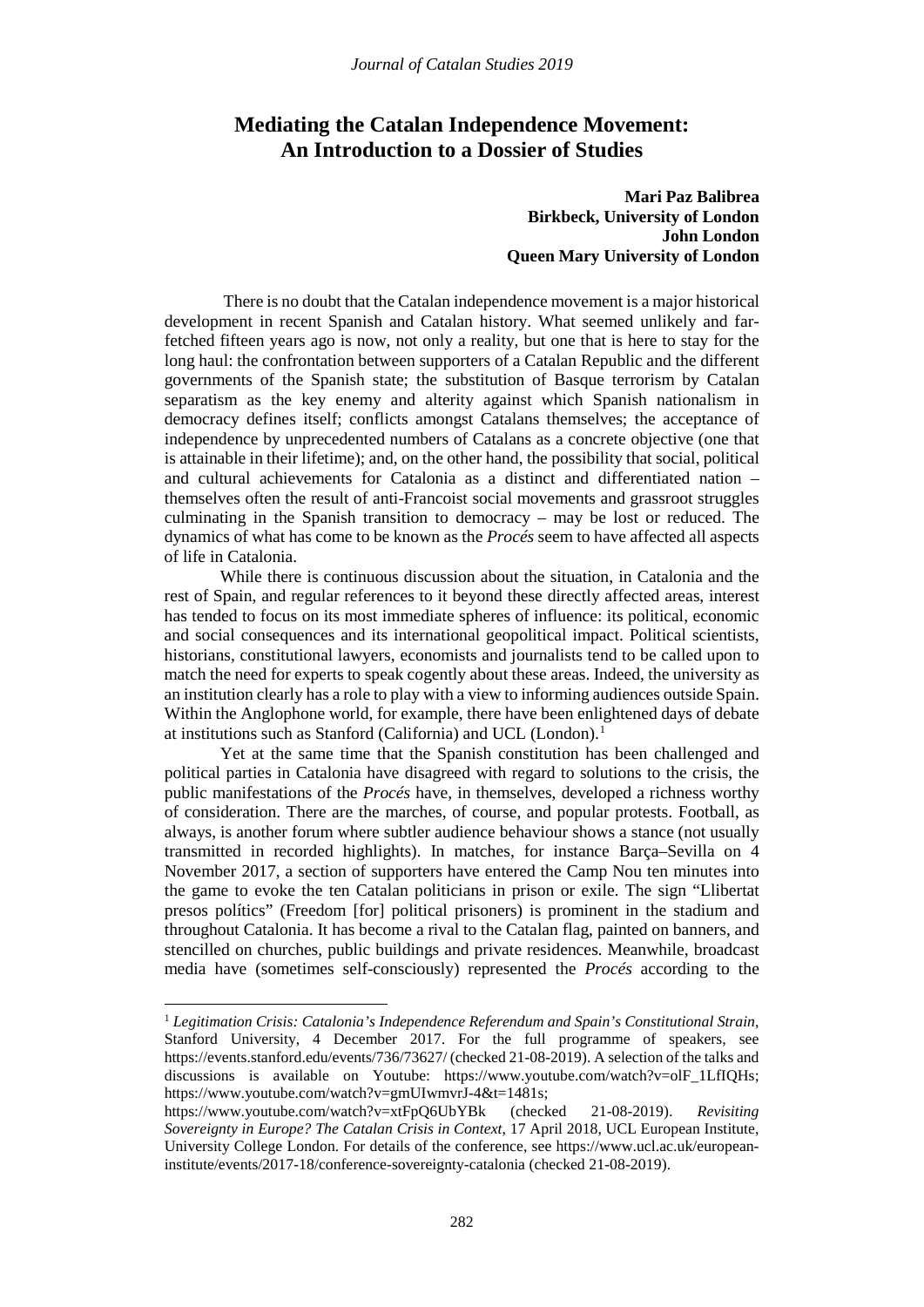potential of their form. Put another way, and seen from the perspective of alternative academic disciplines, there is a need to open up the subject to other specialists. That was what motivated the organization of a conference entitled *Mediating the Catalan Independence Movement*, in London (in September [2](#page-1-0)018).<sup>2</sup>

The aim was to open up less thoroughly analysed, yet vital areas of enquiry, by introducing contributions from cultural studies, visual studies, media studies, translation studies, sociolinguistics, literature and performance studies, to add through their different insights, new reflections on the independence movement. Several analyses produced at the same time as our project confirm the importance of such perspectives (Algaba-Bellido-Pérez, 2019; Álvarez Fuentes, 2019; Anderson, 2019; Dubois-Villeneuve-Siconnelly, 2019; Gagnon *et al*, 2019; Gray, 2019; San Cornelio-Gómez Cruz, 2019). These approaches underline the study of culture as the key arena for the construction of social discourses. Since these discourses encompass symbols, narratives, and rhetorical formulations, there is a good reason to claim that such elements require as much analysis as the ostensible political events themselves.

In this sense, our focus of attention is to reflect on the Catalan independence movement as a mediated one because it is settled (for the moment) by the very form (mediation) of its communication. To the extent that the ongoing conflict has captured the imagination of people in the Spanish state and global audiences alike, it has polarized opinion, eliciting passionate responses at home, and often puzzlement abroad. The saturating presence of those responses and reactions in the Catalan and Spanish media is matched by frequent references in news bulletins all over the world. We would therefore argue for the importance of rigorously interrogating the roles that different local, national, and state media (radio, TV, print and online press) have played in constructing ideas of the *Procés* for their audiences. And when these domestic issues are portrayed for international audiences they usually constitute a response to geopolitical interests worthy of study. As *The Daily Telegraph* headline ran on the day following the 1 October referendum on independence, "Catalonian Referendum Violence Plunges EU into Crisis as '90pc of Voters Back Independence'" (Strange-Badcock, 2017).

Moreover, while the roots of the movement and the nature of the dispute are longstanding, its current form undoubtedly belongs to the digital age. Even a well established historian such as J. H. Elliott is conscious of this new power for mobilization (2018, 272). Aware of the relentless exposure that social media and around-the-clock coverage allow, proponents as well as detractors, militant participants, political leaders as well as media professionals and the general public have routinely used platforms such as Facebook and Twitter to shape and expand the reach and influence of their ideas and actions. If this is so, how has the ubiquitous use of social media affected the power balance between grassroots movements, governments, and mainstream media? In the meantime, more traditional forms of cultural and artistic exposure – writing, performance, posters, flag waving, demonstrations – compete for public attention next to (and in alliance with) these new forms of mediation and, in so doing, continue to prove their currency and influence. So how have culture, art and the everyday intervened and been used to construct or deconstruct the meaning of the *Procés*? The independence movement has characterized itself by its enormous presence in the public space. Its sophistication in creating and resignifying collective symbols (yellow ribbons, Canigó flames, *castellers*) is employed to promote and advance the movement through mass performances (*diada* demonstrations) for which new social media provide massive horizontal boosters. On a more modest scale, the *Procés* has infiltrated the more established arenas of high culture. At the end of some theatrical productions, after the actors have taken their bow, one of them steps forward to protest against the

l

<span id="page-1-0"></span> $2 \text{ A summary of all the papers and the discussion is available (Churchill, 2018).}$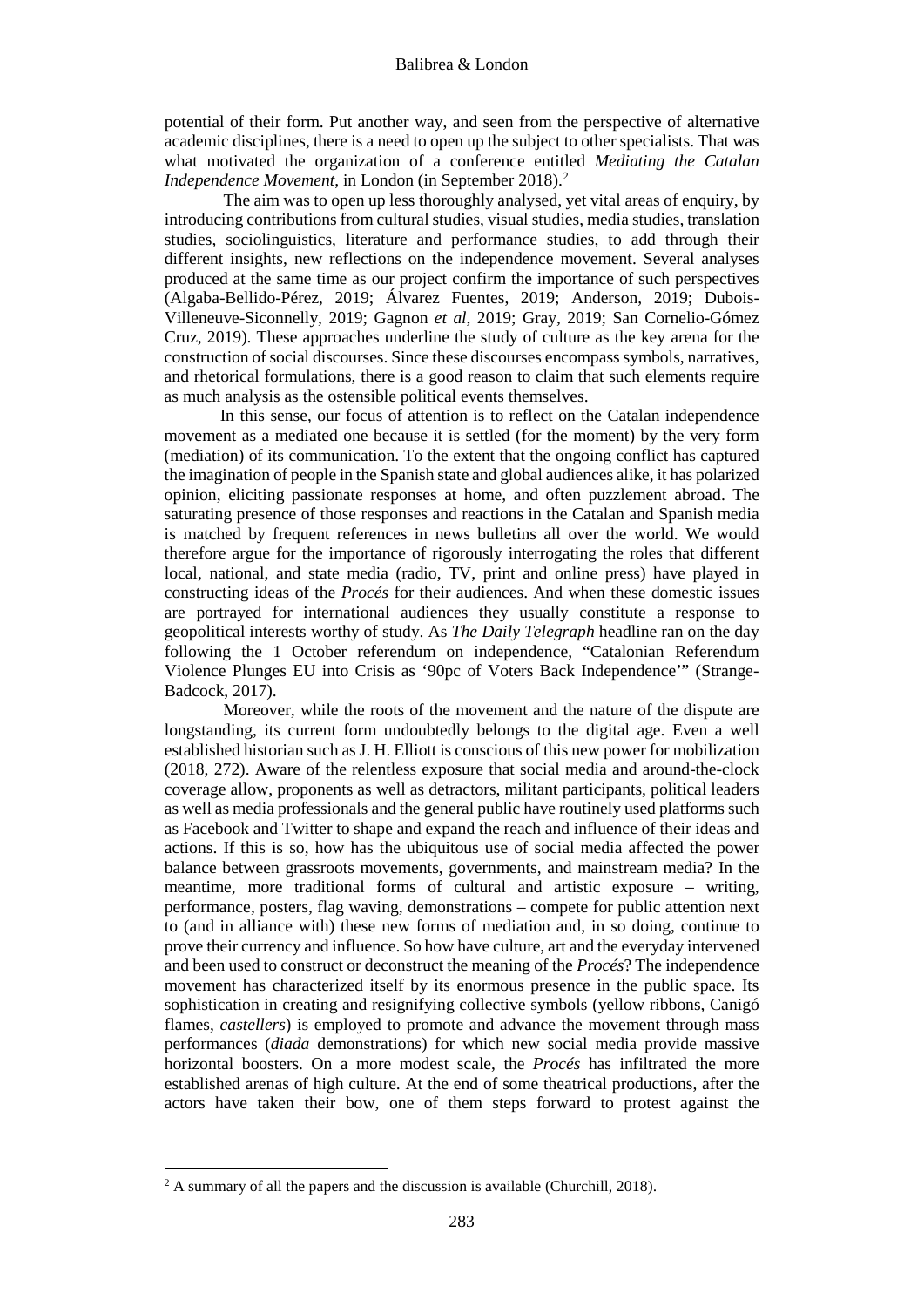imprisonment of Catalan politicians as another unfurls the "Llibertat presos polítics" poster.[3](#page-2-0) Political protest can form part of an ostensibly unpolitical play.

This dossier is a modest contribution to the enormous field that the critical questions mentioned above only start to define and frame. While, from one standpoint, these three articles are limited in scope, they successfully approach areas of analysis and interpretation that will continue to be the focus of popular and scholarly attention for many years to come.

### **Three contributions to the debate**

Stemming from the acknowledgment that grassroots organizations have been pivotal in the Catalan independence process, Mandie Iveson's "Tweeting the Nation: The Online Construction of Symbolic Boundaries in the Catalan Independence Process" studies how these organizations have used social media intensively to raise national consciousness and mobilize the public. Drawing on theories of symbolic and moral boundaries (Lamont-Molnár, 2002), her article explores the discursive constructions of nationalism of two opposing grassroots groups – one pro-independence and one prounion – and how these constructions are mediated on Twitter. Contrary to the public rhetoric of a modern Catalan nation, analysis suggests that discourses of deviance are present in each organization's narratives and concludes that the boundary work and othering strategies used by both sides contribute to the creation and maintenance of the "us/them" dichotomy present in all nation building projects.

"The Fight for the Front Page: the *Procés* in the Anglo-American Press and the Official Positions of the US/UK Governments in the Catalan Independence Story" (by Cristina Perales, Carles Pont and Christopher Tulloch) focuses on the news coverage and op-ed articles about the Catalan independence process in the US and UK broadsheets between 2010 and 2017. The aim is to analyse the influence of international public opinion regarding the Catalonia-Spain conflict, based on the published opinion in the Anglo-American press, and compare the diplomatic positioning of the US and UK governments on the issue. The study, based largely on framing analysis, news stories and opinion columns published by *The Guardian*, *The Daily Telegraph*, *The New York Times* and *The Washington Post*, covers a period from June 2010 (when Spain's Constitutional Court ruled to curtail the 2006 Statute of Autonomy of Catalonia), to 3 October 2017 (in the aftermath of the 1 October referendum, unauthorized by the Spanish state). This is complemented by an ethnographic study based on interviews with foreign correspondents in Spain and the official press releases of the US and UK administrations regarding the position of their respective governments in relation to the *Procés*.

Helena Buffery's "In Process: The Catalan Independence Movement in Onstage Translation" focuses on aesthetic responses to the *Procés*, tracing the ways in which the evolution of nationalist politics in Catalonia over the past ten years has been represented on contemporary Catalan stages (including the Teatre Lliure, the Teatre Nacional de Catalunya, the Biblioteca de Catalunya and the Teatre Romea) through plays by Jordi Casanovas, Narcís Comadira and Marc Rosich, amongst others. After reflection on the limitations of dramatic forms for mediating the complexity of debates and positionings, alongside the ambivalent deployment and treatment of the theatrical in relation to the Catalan independence movement, Buffery goes on to analyse the use of on-stage translations – notably from other, international contexts – as well as original drama and ephemeral experiments with documentary theatre, in order to explore alternative ways of performing the relationship between the personal and the political. Placed in counterpoint with the overarching politics of framing and translation generated

<span id="page-2-0"></span><sup>&</sup>lt;sup>3</sup> This took place, for instance, at Teatre Nacional de Catalunya for the final performance of Lluïsa Cunillé's *Islàndia*, on 5 November 2017.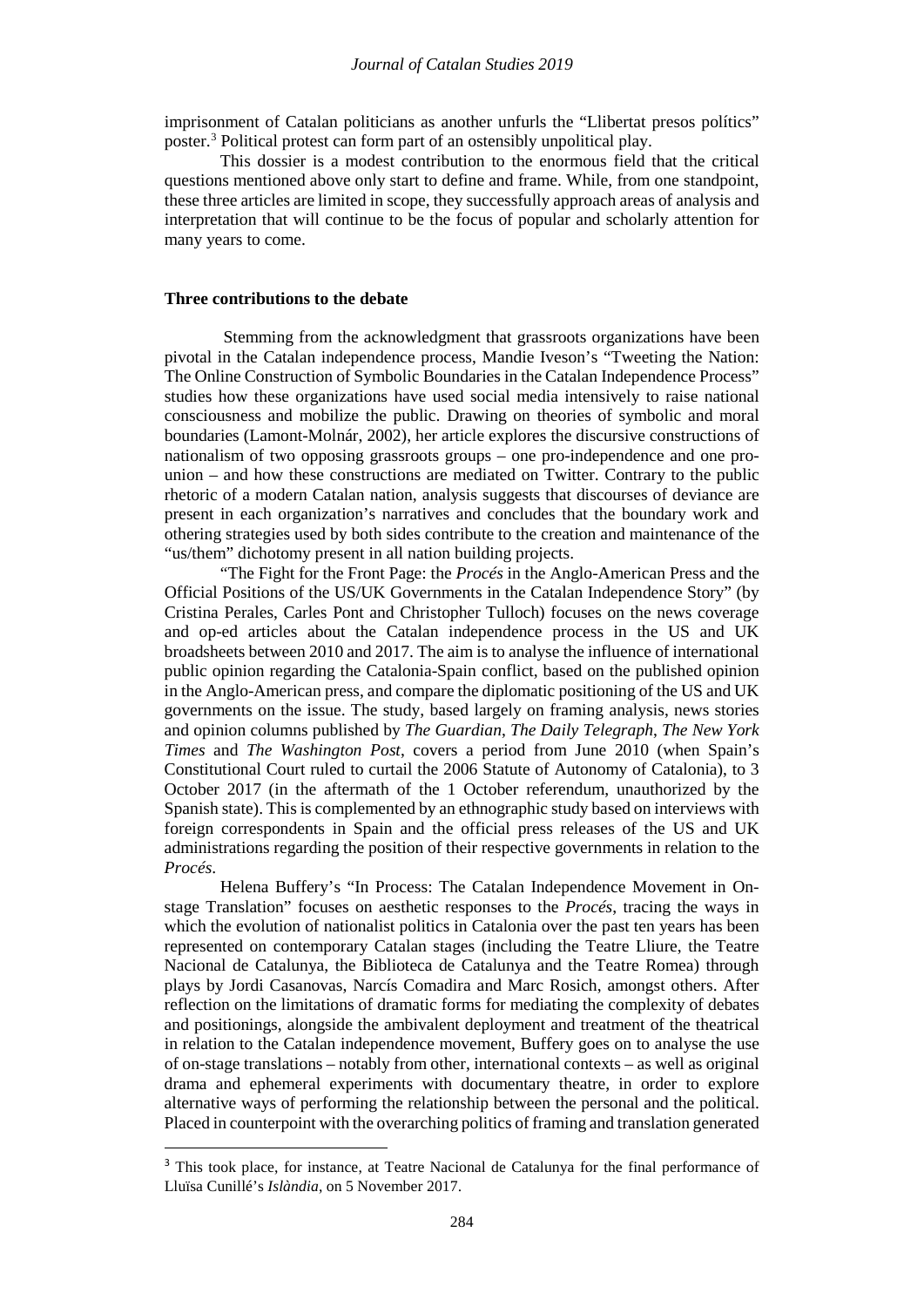in the build-up to 1 October 2017 and its aftermath, these stagings emerge as dynamic environments of memory for past and more recent cultural trauma narratives.

#### **Representation versus reality**

In the context of aesthetic responses to the *Procés* (within and well beyond what is the traditional theatrical realm), it is not by chance that Buffery cites Baudrillard. It was he, after all, who notoriously argued that significant reported conflicts had not taken place: hence, the Romanian revolution (of 1989–1990) proved that "the criteria of truth have been supplanted by the principle of credibility (which is also the principle of statistics and opinion polls), and this is the true guiding principle of the news" and, since television images are "virtual", the "virtual" puts an end "to all reference to the real or to events" (Baudrillard, 1994, 54–55). Likewise, in arguing that the Gulf War (of 1990– 1991) did not occur, he accused us all of preferring television, the "universal mirror" of the virtual, to "the catastrophe of the real" (Baudrillard, 1995, 28). We are certainly in that kind of realm, when (as Buffery describes), a Catalan woman claiming to have been tortured by the Spanish police ends up being an actress who has faked the episode on a Youtube video.

Over twenty years ago Quim Monzó wrote a short story in which a war breaks out. As if to outdo Baudrillard, not even the radio or television reports it: the former broadcasts music and the latter continues the cycle of Elvis Presley films, the usual series and unconnected news items. There are no demonstrations, no barricades in the street, and even the military does not react. Nobody is quite sure who is against whom. There is a "pacte de silenci" (Monzó, 2000, 182) between the two sides and there are no real casualties. Then the war ends as unexpectedly as it had begun and the media reveal nothing of the peace treaty. But Monzó has played a trick on Baudrillard: the war has taken place because he has written about it. And Monzó knows that his postmodern trickery does not create an impassable barrier with the world. Ideological stances reinforce the connection between the author of fiction and political reality: Monzó is a staunch advocate of independence. By 2015, he was one of seven hundred signatories to a Manifesto of Independentist Writers, including Jaume Cabré, Isabel-Clara Simó and Àlex Susanna (Vilaró, 2015). When, as Iveson documents, a song by Lluís Llach is used for the cause of independence, Llach's support for independence and his activity in Catalan politics confirm the use of his aesthetics.

What is more, just because we are caught up in discourses perpetuated by the very form of the medium – be it Twitter, the press, government announcements or drama – that does not mean there is no room for checking facts or historical accuracy. Despite the occasional fakery or exaggeration, the Spanish police did harm many Catalan citizens when they tried to vote in the 1 October referendum. A researched estimate puts the figure at over one thousand injured (Redacció, 2019). There is a discourse to be challenged when inaccuracies outside Spain abound. How can an English-speaking readership understand the background to Catalan arguments for independence when an article in *The Times* states that Catalonia "has a long history of grievances towards Spain, which began during the dictatorship of General Franco" (Keeley, 2017)? With one sentence, hundreds of years of documented cultural and political prohibition (Marcet i Salom, 1987) just disappear (the legal insistence on Spanish in the fifth clause of the *Nueva Planta* (1716) is obviously just one of many highlights). This authoritative inaccuracy has been accompanied by accounts in which even the fate of Catalan under Franco has been questioned. Consider, for example: "People often claim that the Catalan language was banned under Franco. This isn't strictly true" (Wheeler, 2017). There may, indeed, be a debate to have on the changing status of Catalan during Francoism (Dowling, 2018), but the documentation on book burnings, violent persecution and prohibition is easily available (Benet, 1995; Solé i Sabaté-Villarroya, 1993). That these comments by a leading Hispanist (underplaying the prohibition) should be published in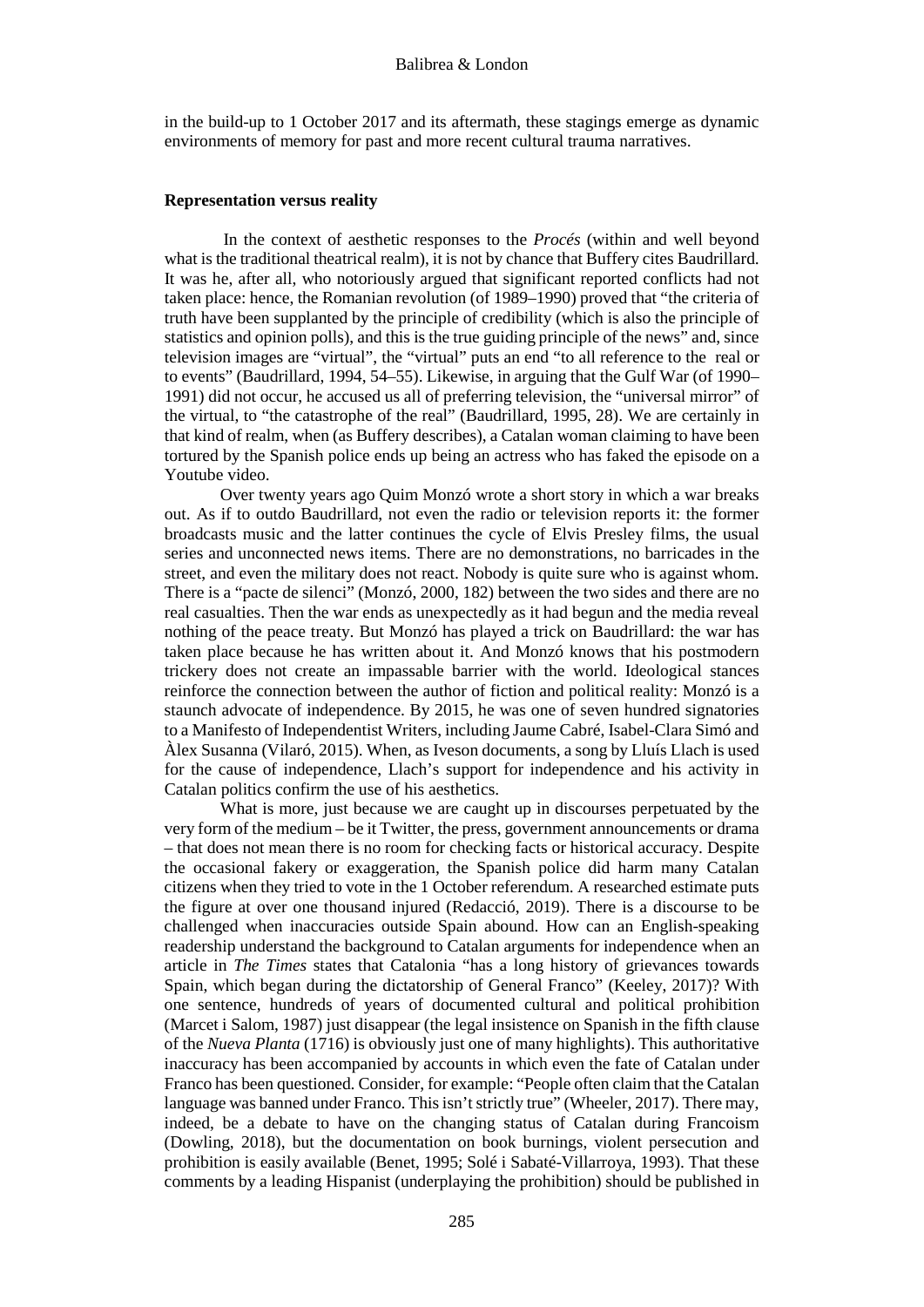the *London Review of Books* – a journal generally considered on the left –, is clearly cause for concern.

Faced by such distortions, a study of the mediation of the *Procés* is as essential as the conversation about the issues within the *Procés* itself.

## **Acknowledgements**

We are grateful to the Institute for Modern Languages Research (School of Advanced Study, University of London) and its director Catherine Davies, for hosting the conference from which these papers derived, on 12–13 September 2018. The conference was supported by the Centre for Iberian and Latin American Visual Studies at Birkbeck, University of London and the Centre for Catalan Studies, Queen Mary University of London.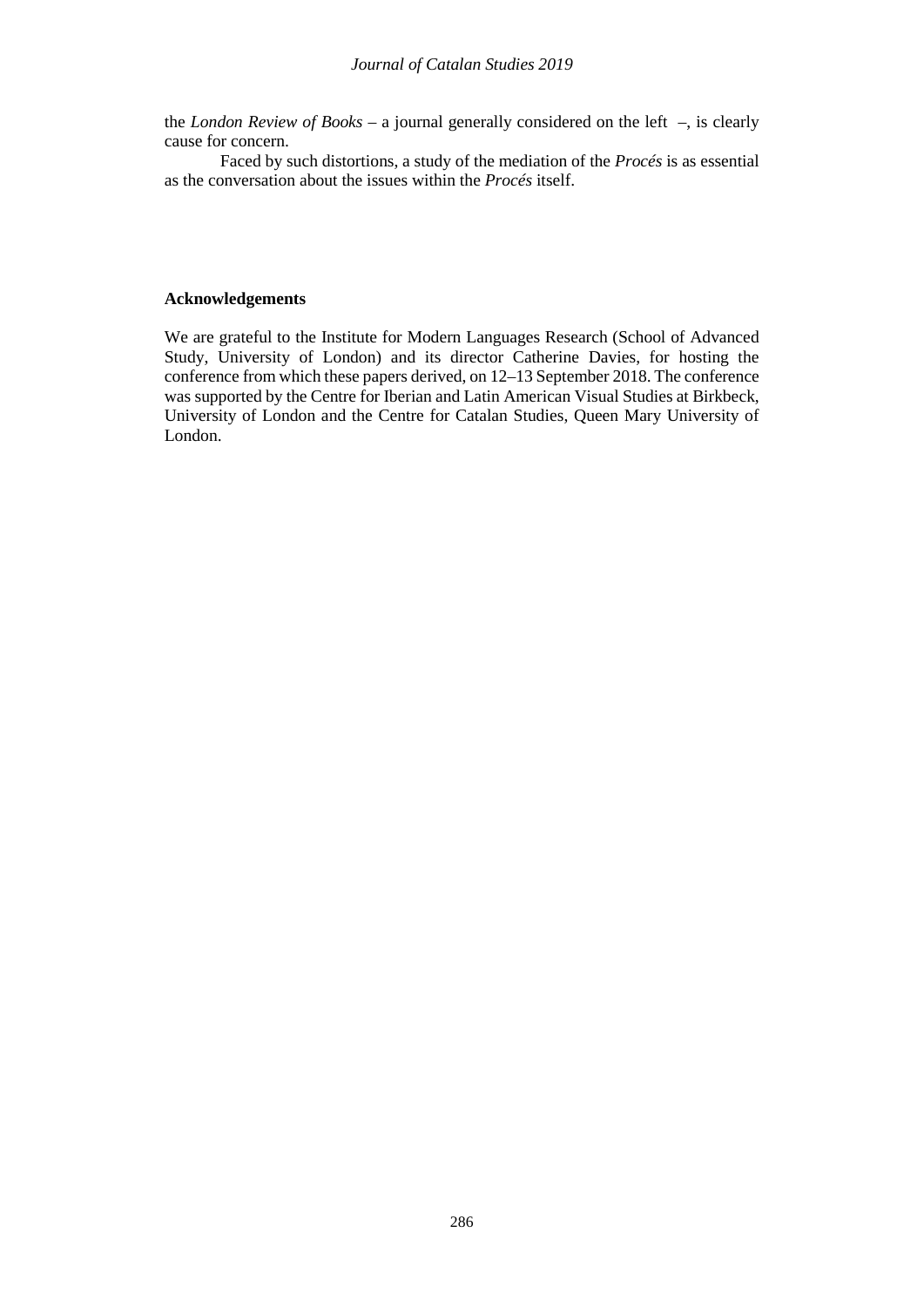#### **Works cited**

- Algaba, Cristina; Bellido-Pérez, Elena, 2019, "Memes as an Ideological Tool: The Stance of the Spanish Online Newspapers Regarding the Catalan Referendum and Catalan Regional Elections 2017", *Catalan Journal of Communication & Cultural Studies*, 11.1, 265–287.
- Álvarez Fuentes, Mario, 2019, "Metaphors for Comic Relief: Satirists' Self-Reported Contribution to Democratic Dialogue in Difficult Times", *Catalan Journal of Communication & Cultural Studies*, 11.1, 249–264.
- Anderson, Paul, 2019, "'Independence 2.0': Digital Activism, Social Media and the Catalan Independence Movement", *Catalan Journal of Communication & Cultural Studies*, 11.1, 191–207.
- Benet, Josep, 1995, *L'intent franquista de genocidi cultural contra Catalunya*, Barcelona, Publicacions de l'Abadia de Montserrat.
- Baudrillard, Jean, 1994, *The Illusion of the End* (1992), trans. by Chris Turner, Cambridge, Polity Press.
- Baudrillard, Jean, 1995, *The Gulf War Did Not Take Place* (1991), trans. and ed. by Paul Patton, Bloomington, Indiana University Press.
- Churchill, Harry, 2018, "Mediating the Catalan Independence Movement", *Living Languages*, 17-09-2018, https://modernlanguagesresearch.blogs.sas.ac.uk/2018/09/17/mediating-thecatalan-independence-movement/ (checked 21-08-2019).
- Dowling, Andrew, 2018, "Prohibition, Tolerance, Co-option: Cultural Appropriation and Francoism in Catalonia, 1939–75", *Contemporary European History*, 27, 370–386.
- Dubois, Philippe; Villeneuve-Siconnelly, Katryne, 2019, "Framing Catalonia: Evidence from Québec Media", *Catalan Journal of Communication & Cultural Studies*, 11.1, 227–247.
- Elliott, J. H., 2018, *Scots and Catalans: Union and Disunion*, New Haven, CT, Yale University Press.
- Gagnon, Alain-G.; Montagut, Marta; Moragas-Fernández, Carlota M., 2019, "Discourses, Actors and Citizens in the Communicative Construction of Conflicts: The Catalan Case", *Catalan Journal of Communication & Cultural Studies*, 11.1, 161–169.
- Gray, Caroline, 2019, "Afraid of What?: Why Islamist Terrorism and the Catalan Independence Question Became Conflated in Representations of the 2017 Barcelona Attacks", *Bulletin of Spanish Studies*, 96.7, 1113–1133.
- Keeley, Graham, 2017, "Catalonia Pops the Cava and Spain Reels in Shock", *The Times*, 28 October, 42.
- Lamont, Michèle; Molnár, Virág, 2002, "The Study of Boundaries in the Social Sciences", *Annual Review of Sociology*, 28.1, 167–195.
- Marcet i Salom, Pere, 1987, *Història de la llengua catalana*, 2 vols, Barcelona, Editorial Teide.
- Monzó, Quim, 2000, *Guadalajara***,** 2nd edn, Barcelona, Quaderns Crema. *Nueva planta de la real audiencia del Principado de Cataluña*, Barcelona, Ioseph Texidò, 1716. Facsimile: https://web.archive.org/web/20090104054911/http://www.pedresdegirona.co m/Castella/separata\_nova\_planta\_1\_es.htm (checked 21-08-2019).
- Redacció, 2019, "Un estudi inèdit analitza cas per cas la gravetat dels 1.066 ferits de l'1-O", *VilaWeb*, 24 January, [https://www.vilaweb.cat/noticies/estudi-ferits-1](https://www.vilaweb.cat/noticies/estudi-ferits-1-o/) [o/](https://www.vilaweb.cat/noticies/estudi-ferits-1-o/) (checked 23-08-2019).
- San Cornelio, Gemma; Gómez Cruz, Edgar, 2019, "Image-Sharing and Iconicity on Social Media during the Catalan Conflict (2017)", *Catalan Journal of Communication & Cultural Studies*, 11.1, 289–301.